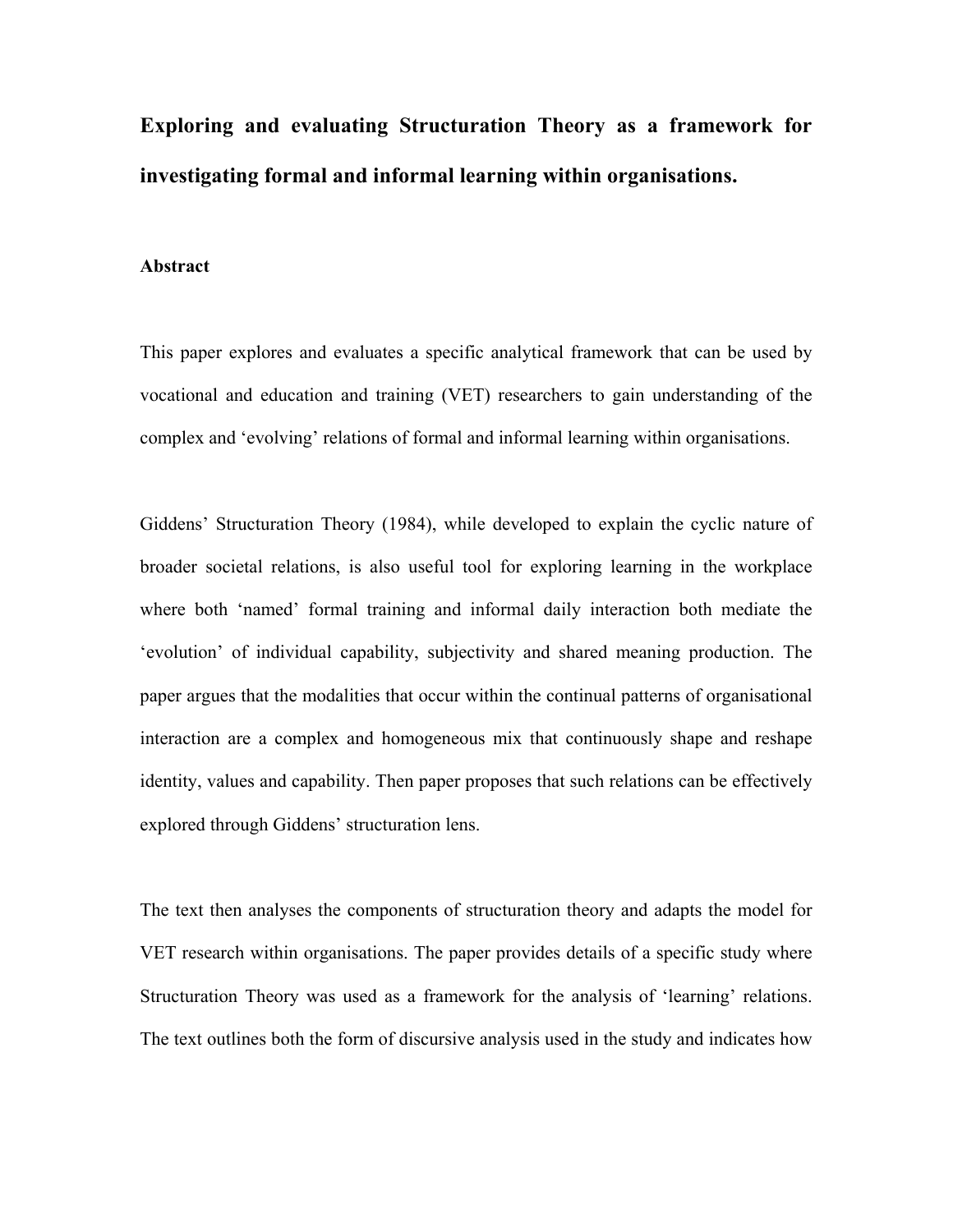the study used Structuration Theory to conceptualise the key relations producing learning and changes in meaning within the study.

Finally the paper reviews the utility of a theory generated as a broad sociological explanation two decades ago as a framework for current VET investigation, illuminating the efficacy of Structuration Theory within VET research for exploring evolving patterns of workplace learning.

# **Introduction**

AVETRA provides a space for the analysis of VET research not only in terms of reviewing findings but also in terms of exploring research and analytical techniques. This paper is concerned with the latter form of learning, and seeks to provides VET researchers with the analysis of a recent approach within a doctoral study in the VET area. The purpose of this paper is provide VET researchers with an overview of how structuration theory can provide an interesting analytical framework for VET research that seeks to understand workplace learning as a mediating factor in organisational change. Structuration Theory is therefore a conceptual tool that can support VET research that is concerned with macro analysis at the level of human resource development strategies, rather than research focusing on issues of individual identity development and skilling.

Understanding the mechanisms of individual development and skill acquisition is a critical issue for VET research. However, a strategic perspective of workplace learning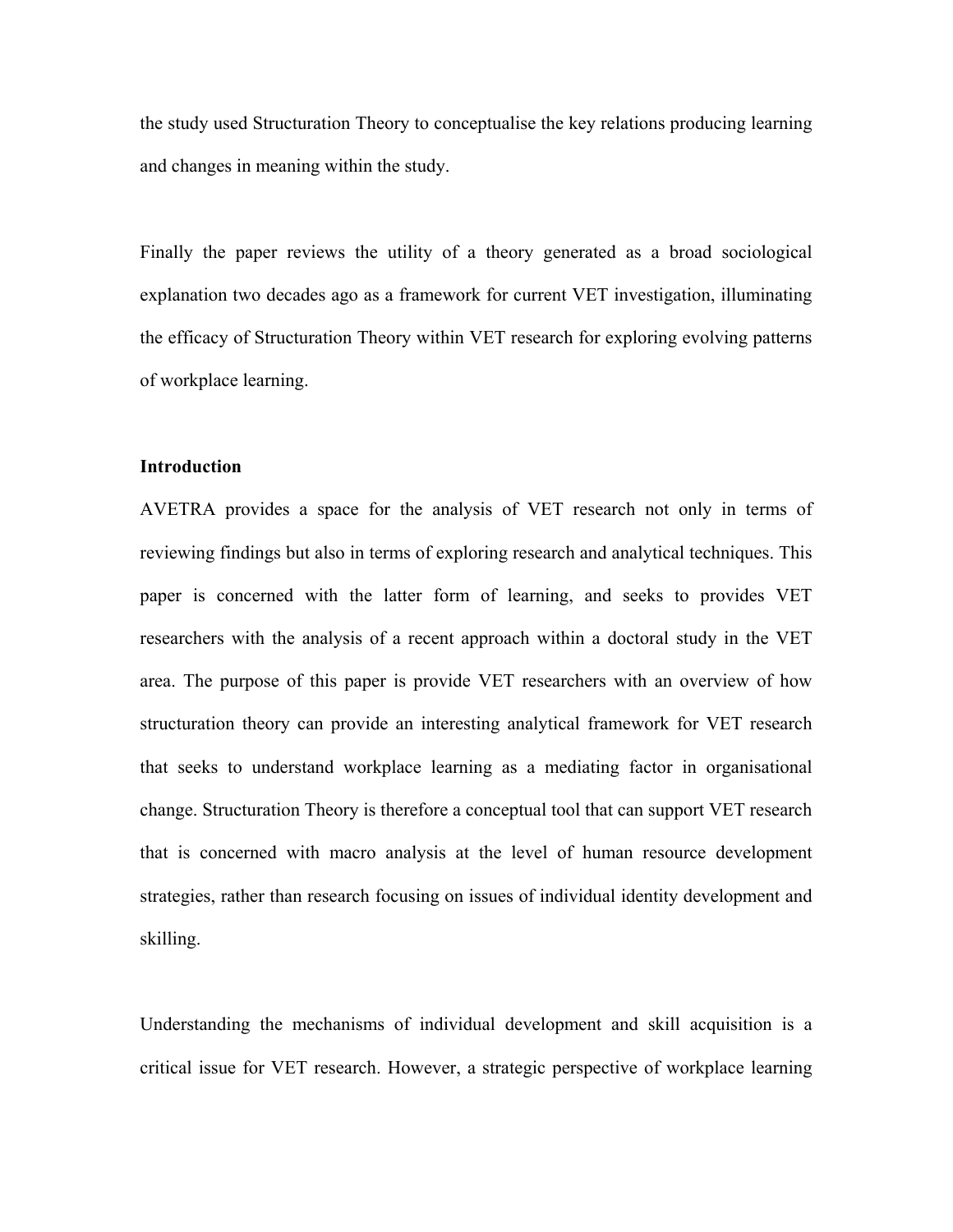focuses upon the cumulative effect of such activity upon the process of organisation. The past decade has seen the growing acceptance that it is both the formal training practices and the informal interactions within organisation that combine to build individual capability (Lave and Wenger 1991). In addition, such interactions also change what organisational systems legitimise, enable, and reward. Within the space colonised by learning activity, previous practices, labels and beliefs are displaced and new routines, processes and norms are negotiated (Boje 1996). The organisational culture changes and 'evolves'. Vocational education and training as a conscious formal construction and an informal often unconscious construction, is part of every organisational interaction, continually reshaping individual identity and re-authoring organisation. This paper focuses upon the analysis of VET activity at this strategic organisational level. Learning as talk, effecting change.

This paper proposes that Structuration Theory provides an interesting and revealatory lens through which to view such relational patterns. However, while Structuration Theory has strong academic credentials, it is a conceptual framework that was developed to explain patterns of broader social change more than a decade before the advent of the internet. Thus, this paper explores the use of Structuration Theory within a recent VET project to provide an explanatory context, and then explores the relevance and utility of this theory as an analytical frame for researchers, and specifically for VET researchers.

There has been a wealth of unique VET initiatives in the past fifteen years within Australia and they have provided fertile ground for research. In many cases the research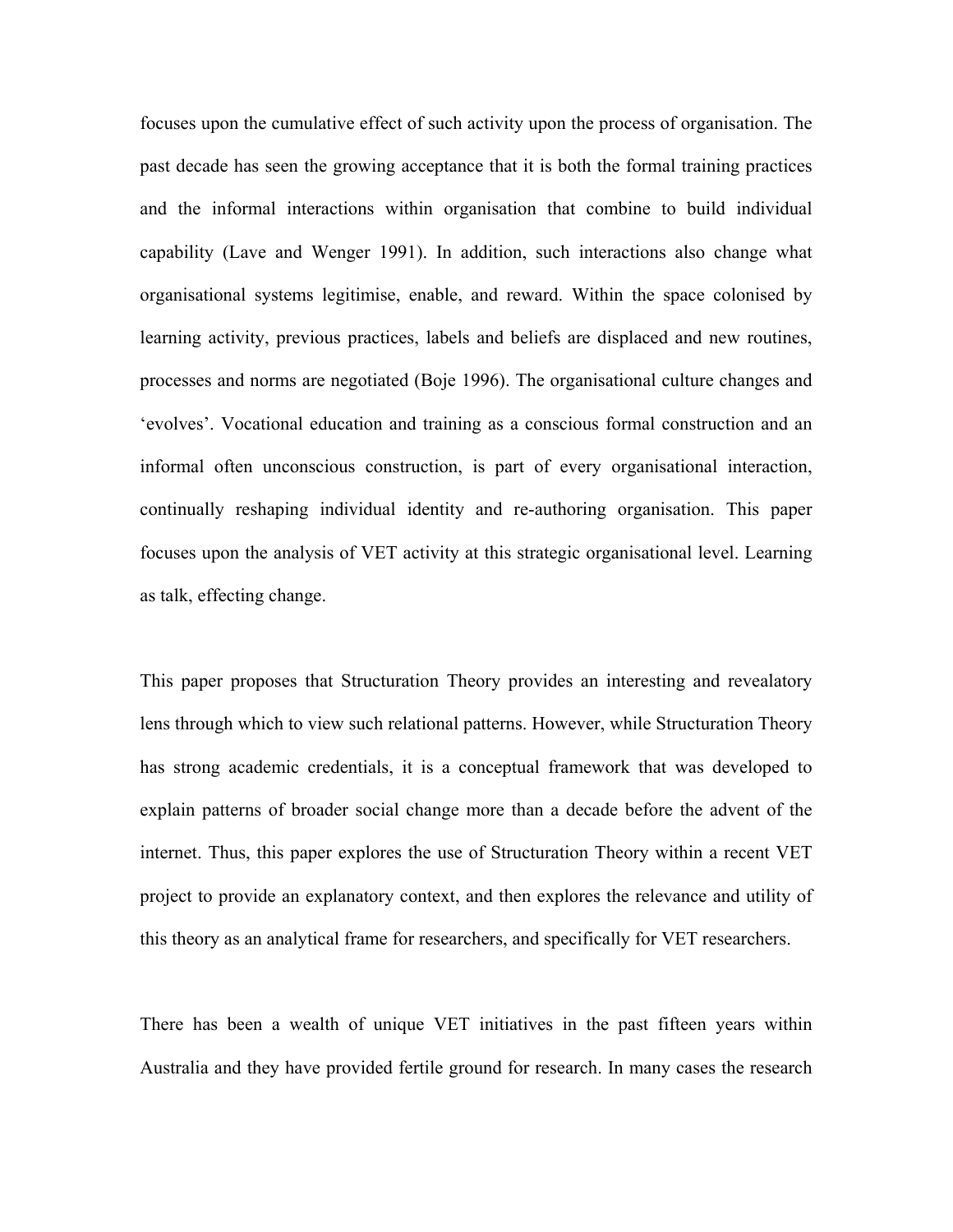has evaluated the impact of innovative and often revolutionary VET initiatives using field analysis of interactivity and perceptions within the field of practice to provide a grounded conceptual response about what was actually happening to individuals within and between organisations. This paper would support the validity of such approaches that build their responses from the voices of practitioners, from the ground up, taking the relations of the field and placing them onto the pages of research reports. However, at the core of this paper is the desire to integrate such grounded approaches with established theoretical frameworks of learning and change to draw out the strong relations reshaping individuals and organisation. Established conceptual frameworks like Structuration Theory provide an additional tool and a helicopter perspective with which to contrast, reconfirm and question the assumptions formed from a grounded approach to the analysis of practice.

To place this perspective in a current context, this paper is being written in the old school house on Rottnest Island just off the coast of Western Australia. While it was obviously the site for instructional learning, most probably to behaviourist principles, one can conjecture that the white sand and shady trees just outside it's jarrah picket fence were the sites of more emancipatory learning experiences. A structuration perspective would encompass both of these sites of learning within the analysis of how the local community evolved from running a penal colony to vacation servicing.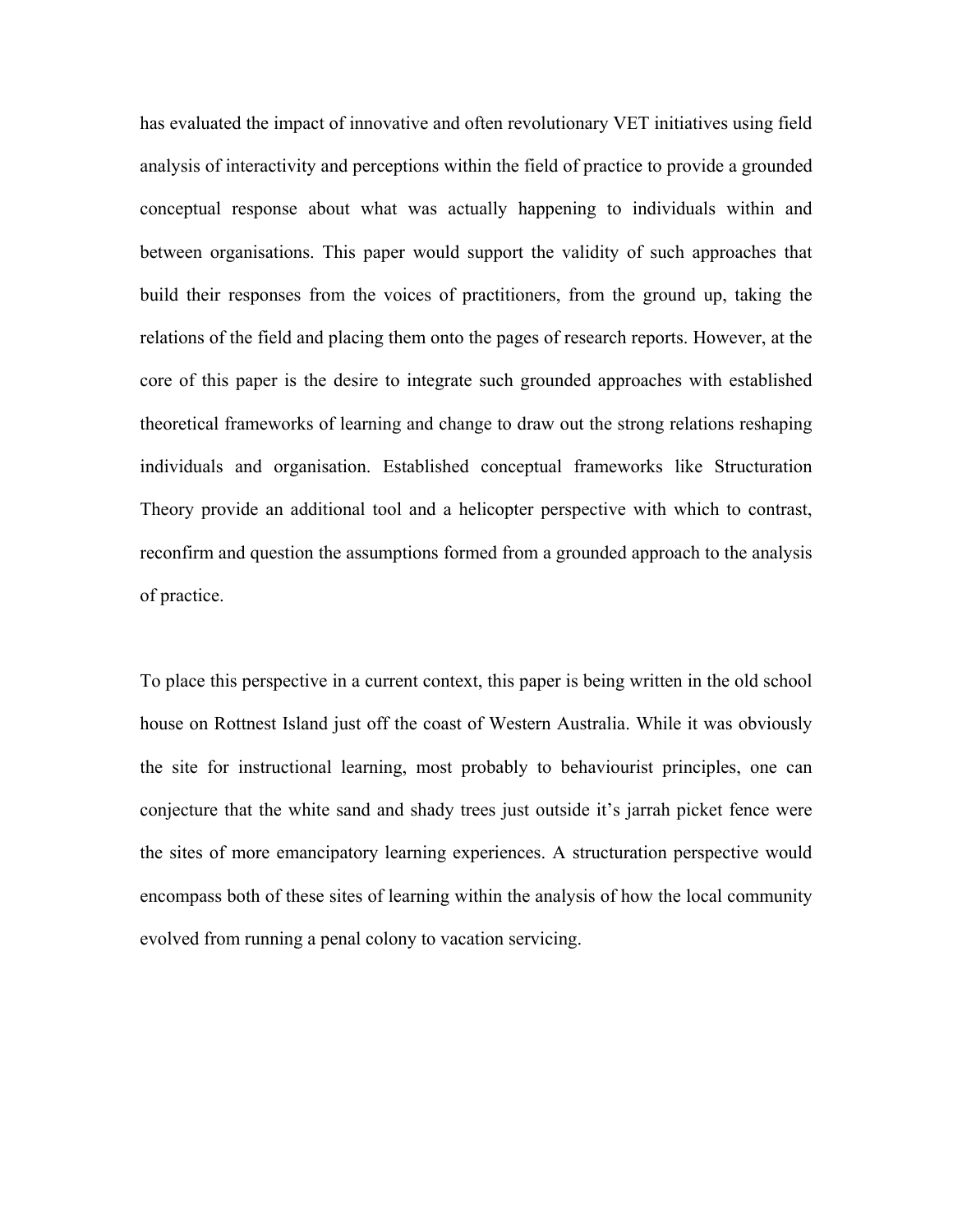# **Why Structuration Theory?**

The exploration of workplace learning can focus on a range of units of analysis. This paper asserts the relevance of using an approach that both investigates individual experience and then maps the effects of those experiences in terms of changes in the culture of the organisation. Arguments could also be developed for using just a grounded approach, unadulterated by a priori frameworks; an Actor Network approach based upon the power embedded within in texts; a Communities of Practice analysis emphasing local relations; or employing Activity Theory and Learning Network Theory to investigate the relations of the learning/organising dynamic (Law 1986; Lave and Wenger 1991; Engestrom 1999: Poell et al 2000). This paper argues that Structuration theory provides an effective lens through which to view the continual, complex and homogeneous mix of the patterns of organisational interaction as they shape and reshape identity, values and capability.

Structuration theory is a theory of social change focusing upon the relations between reified structures and individual actions. It provides a theoretical framework that can be used to analyse 'organisation' at the micro-business level and underpins much of the theory about 'culture' that has influenced organisational analysis over the past two decades. It is both a theory about how people behave within organisations and a theory about how organisation is formed. It therefore provides an appropriate theoretical basis for developing understanding the relations between discursive announcements and behaviours in practice, or values placed into action. Giddens provides a perspective that views the organisation as a series of interlinking cogs, in motion and in tension, always structured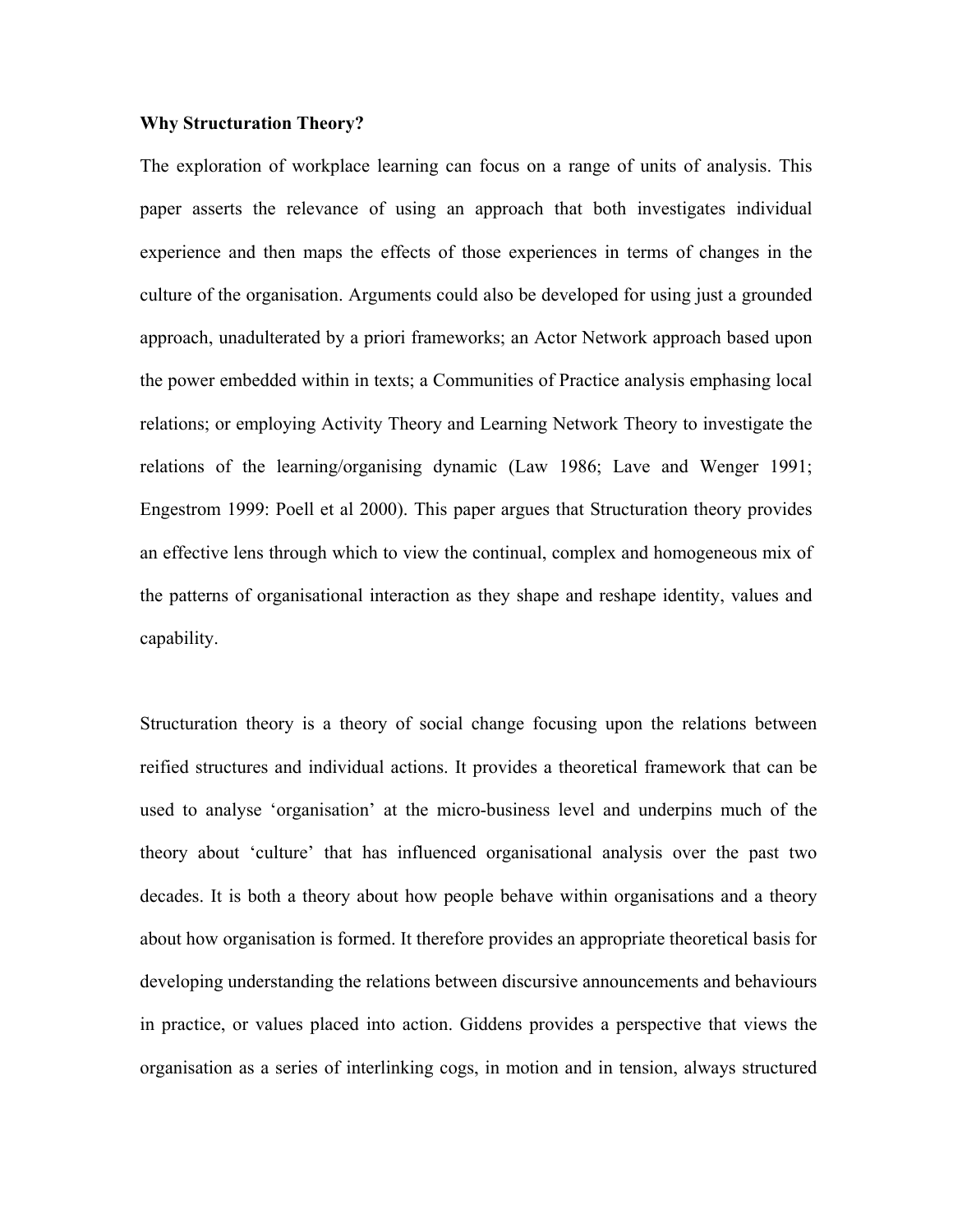but always changing, reproducing values in action, but mediating and re-authoring those patterns of practice. The theory has been widely critiqued and often criticised (Adam 1992, Clark et al 1990). Before relating the theory to our specific case and application it is necessary to explain the conceptual relations that Giddens (1984) explores. In terms of culture it is a theory that gives hope. We can change, and be instrumental in changing our organisations.

Structuration theory attempts to reconcile two historically disparate views of social analysis and providing a pivotal framework for social and organisational analysis. This perspective is in sharp contrast to a Foucaultian perspective that displaces the role of agency, and privileges the flows of organising power. For Foucault, discourses are constructing, violent and leave little room for resistance. It is a turbulent repressing Marxian world, without the hope of revolution. Giddens, in sharp contrast, emphasises the reflexive nature of social systems, and emphasises the constructing nature of human agency. Both perspectives have their allies.

Structuration theory was developed by Giddens (1984) during the early 1980's. It provides a structural framework to explain the conditions that govern the continuity and change within social structures, and therefore maps the reproduction and development of social systems. Giddens (1984, p.xix) describes structuration as a social theory constructed after the post-empiricist linguistic turn of social analysis. He largely rejects Freudian explanations of social interaction solely focused on the subject and the unconscious, insisting on the centrality of socio-cultural agency and self as a conscious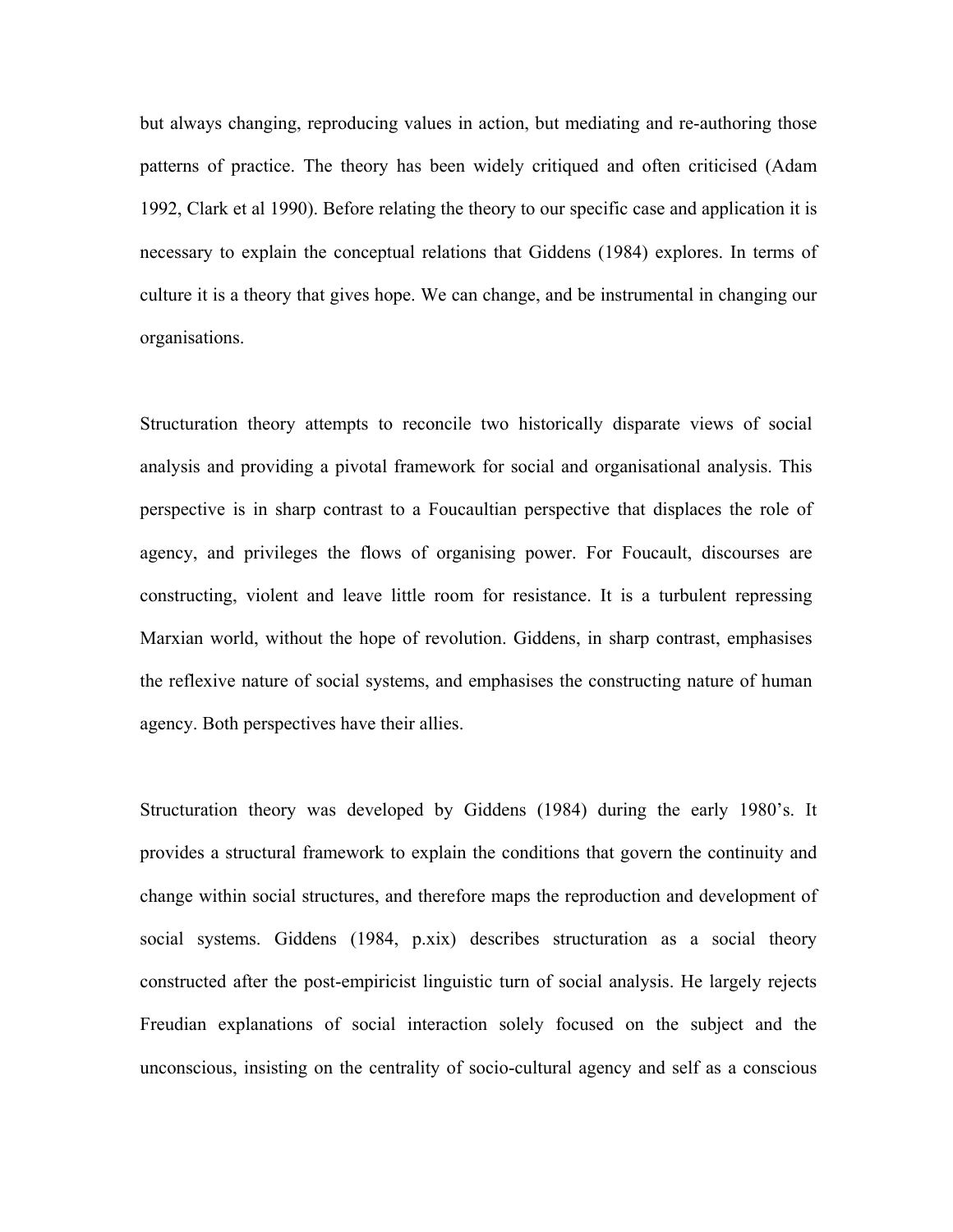reflexive process (Giddens 1984, p. 42-44). Gidden's framework also appears to reject the totality of Foucaultian perspectives of power that discipline the body in time and space, removing agency (1984, p. 32). At the core of Gidden's theory lies his thesis that the polarisation of society and individual actors is an *erroneous dichotomy*. Far from a duality, Giddens asserts that a *dualism* exists where continual social interaction both constitutes and is constituted by social structure. Structure and social action mutually mediate and constitute each other. As structure acts to shape action and practice re-shapes patterns of structure. The patterns of social practice are a social construction that we view over time, and reify as structure. His purpose is to provide a framework that neither starts from, nor privileges, the subject or society, but reconciles such binary positions by presenting this duality, as a dualism. A dualism where freewill and determinism are viewed as continually at play, through process and product.

This framework de-thrones the concept of structure as some immutable reified construct that is external to us, and to our actions. Social structure is viewed as a concept that is formed through the reproduction and reoccurrence of social patterns, and is embedded within organisational context. This duality of structure insists that social structure both mediates social actions and is formed through those actions. That it is our social actions that are the medium of structural reproduction and visibility, but that they are also the agency of structural change. According to Gidden's theory, the structural properties of social systems, the patterns of social action, are both the medium of social reproduction and the outcome of social performance, creating the 'notion of duality of structure'.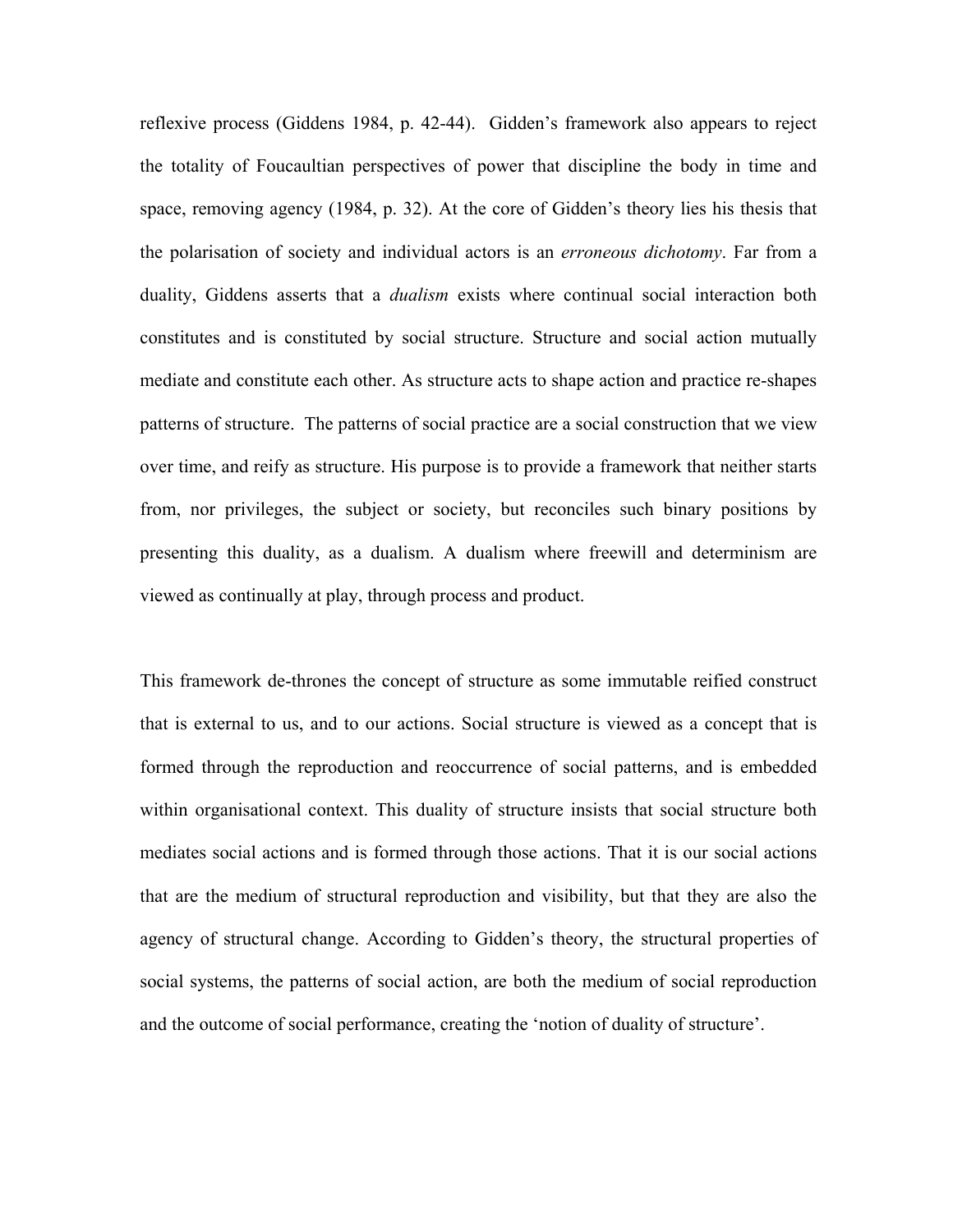### **An explanation of the components and relations**

Before relating the theory to our specific case and application it is necessary to explain the conceptual relations that Giddens explores. In terms of culture it is a theory that gives hope. We can learn, change, and be instrumental in changing our organisations.

Giddens' model of structuration is dynamic, and based on three key features, that should be viewed as interrelated and not separate components, that are mutually mediating and continually in tension (see Figure 1). First, there are the *structures*, the structural properties of the organisational social setting. These are properties created by regular sustained interaction or agency, not isolated social performance, and form the rules and patterns that bind social systems through time and space. Second there are the interactional *systems*, performed by human activity, the relations of organising as social practice. The observable patterns of practice and relations occurring between individual and group based networks. *Social structures* seek to mediate these *systems of practice* through resource authorisation and allocation (human and material), as well as coercion and inducement. Third, there are the *modalities* or meaning generating processes that mediate the generation and reproduction of relatively similar social practices across time and space. They are the bridge between the acts of social action, and the patterns of social structures. However these modalities not only enable the repetition of patterns of practice but enable subtle changes and variations in practice that then change those very structures that are being reproduced. An analysis of the structuration of a social system entails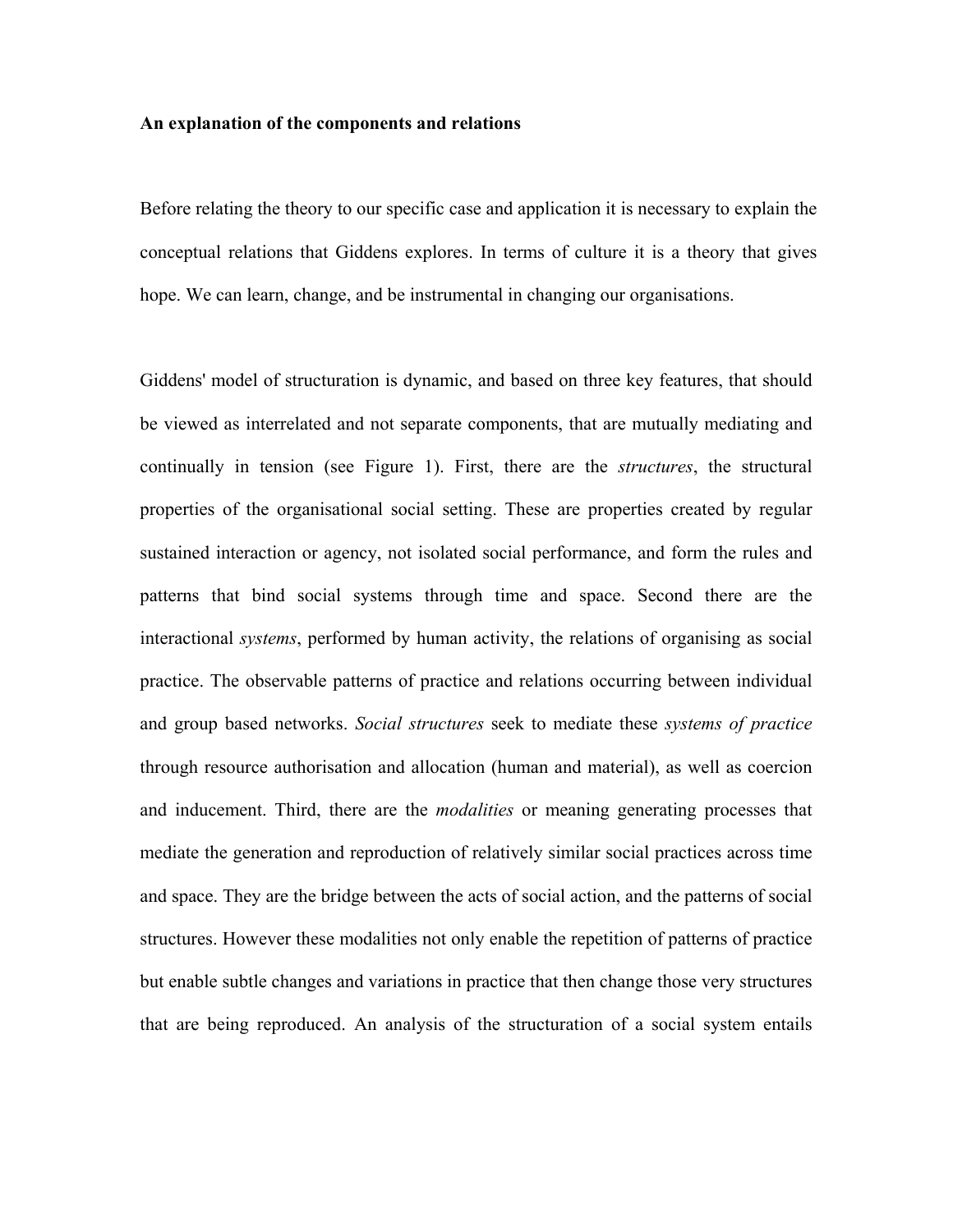examining ways systems are produced and reproduced, through cycles of social interaction, *privileging neither* social structure nor human agency.

….constitution of agents and structures are not two independently given sets of phenomena, a dualism but represent a duality. Giddens 1984, p. 24

Giddens indicates that from this perspective the *production of social action* is synonymous with the *reproduction of social structure*, and they inhabit each other. Social structure cannot be considered as separate to social performance. Human agency continually produces and reproduces social structure. Structure does not exist without human agency, for it actually exists, and is embodied, within each actor. Structure and agency are not a polarised binary duality, but an inseparable cycle of re-production. Structures and systems are reified over time. The discursive replication of such abstract concepts objectifies them, but they only continue to exist if they are continuously reproduced. In structuration theory the agent or human actor is viewed as discursively knowledgeable, a conscious actor with the capability to reflexively monitor social activity. Agency is the power of human actors to operate, at times, independently of the determining constraints of structure. The domination of structures is always an incomplete project, and inevitably there is space and opportunity for alternative practices. Interaction within social networks can therefore only be understood in terms of the both historical and current structures mediating social action. Giddens (1984, p. 2) presents an argument that;

Human social activities, like some self-reproducing items in nature, are recursive. That is to say, they are not brought into being by social actors but continually recreated by them via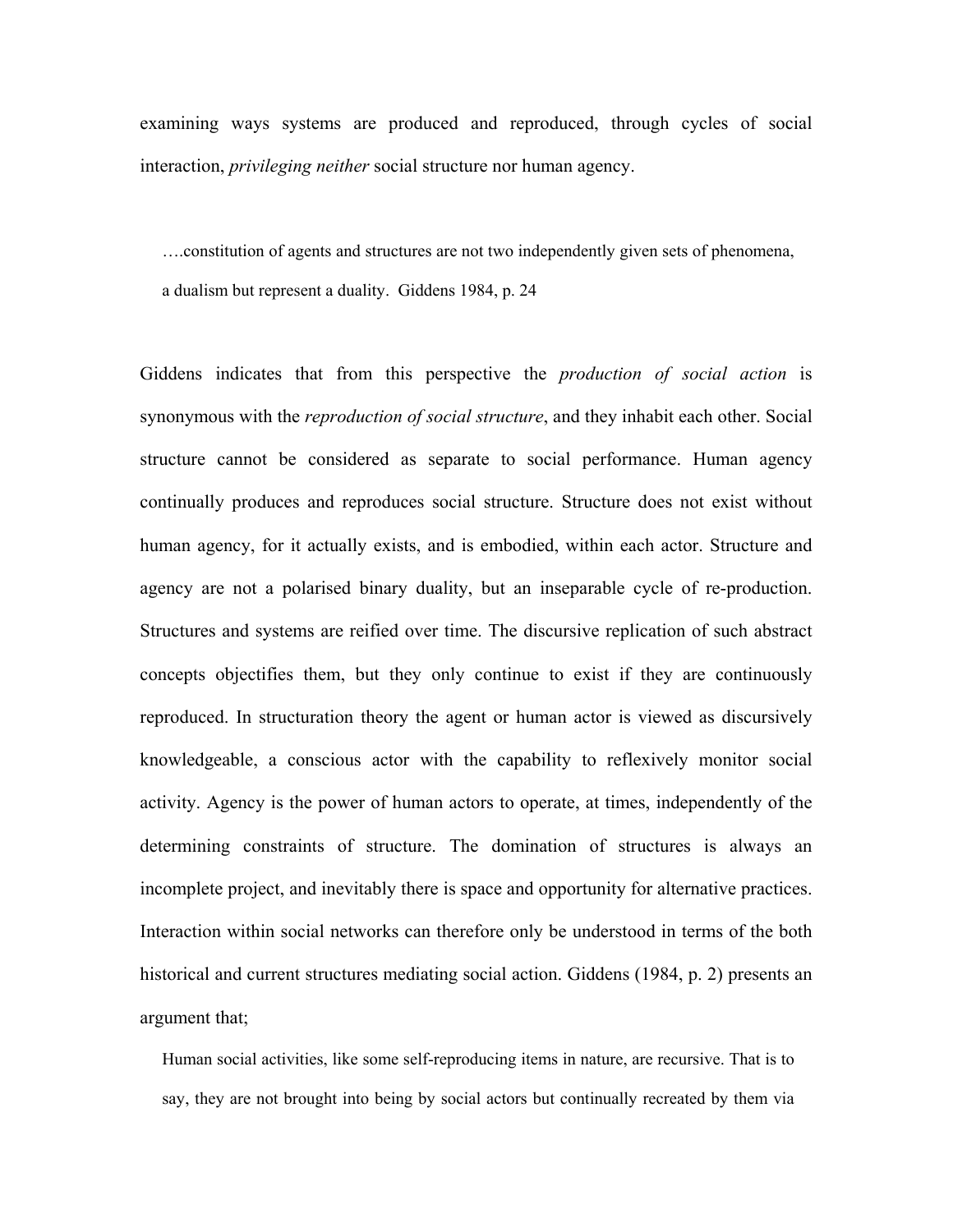the very means whereby they express themselves as actors. In and through their activities agents reproduce the conditions that make these activities possible.

Each of the three key features of this dynamic model, structure, human action, and modality, are segmented by Giddens into three component properties, which together form an interactive and integrated framework. These component properties fall into three grouped systems of knowing, of ordering, and doing. Structure is viewed in terms of component systems of signification, control and legitimation. Social action is viewed in terms of systems of communication, power and sanction. Finally, the modalities that link structures and human action, are viewed as interpretive schemes, rules and resources, and norms. These modalities are accessed by human actors to recursively link structures and human action, to reproduce and modify systems of interaction, through the component relations indicated in the figure that follows.

In Structuration theory, organisational practices access the modalities or interpretive schemes of the organisational structure to form enduring and changing structural patterns. These structural patterns in turn mediate the form of subsequent organisational practice in a continuous cyclical process. Giddens (1984) asserts that this cyclic patterns involves three interrelated component systems, that continually attempt to, establish meaning, order relations, and delineate behaviour patterns.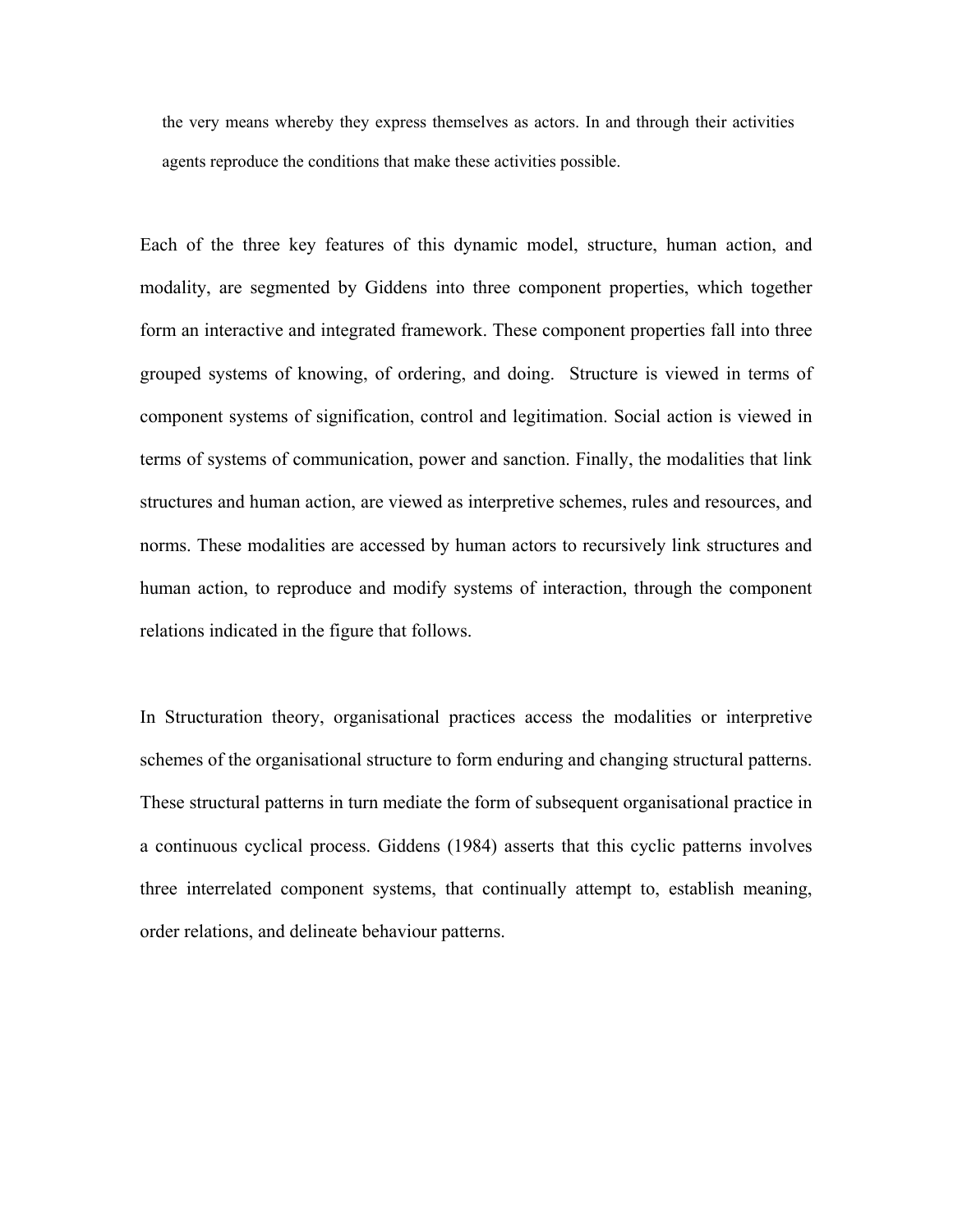

**Figure 1: Dynamic components of structuration theory** 

In Giddens' duality model (figure 1), the *modalities* are both a production of systems and a reproduction of structures. They are the knowledge resources that social actors access to enact social performance. The three interrelated dimensions are focused upon issues signification or meaning making, issues of power and control, and issues of regulation (Giddens 1979, 1984)

In terms of *signs and communication*, social actors draw on the sources of shared or mutual knowledge to construct meaning. Shared meaning is an integral to the production and reproduction of social interaction, which is itself shaped by each interaction. Social actors use the rules and codes of interpretive schemes to make sense of new or changed situations (Cohen 1989, p. 27).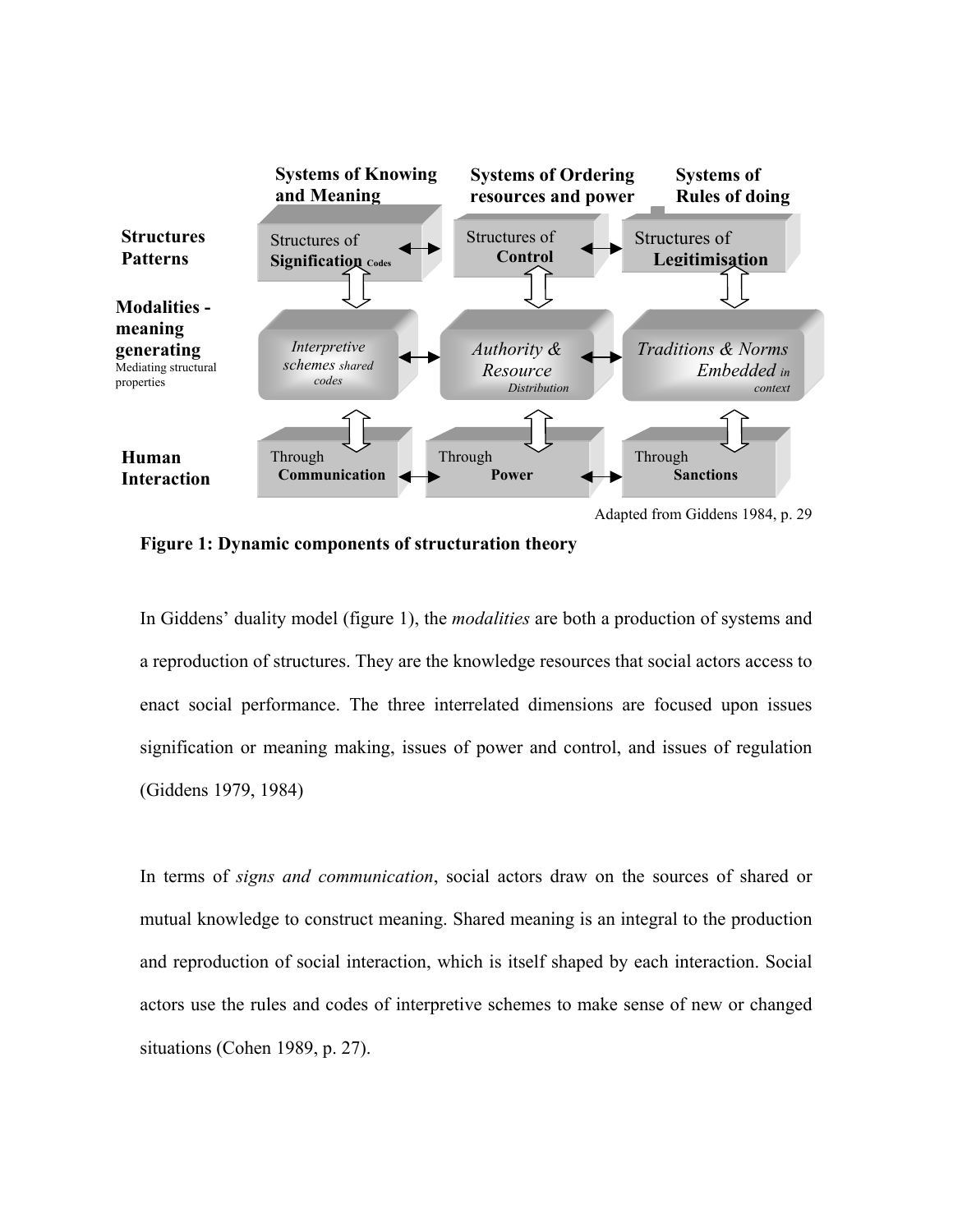In terms of *control and power*, social actors draw upon authorative and allocative resources to respectively generate control over people and objects (Giddens 1979, p. 100). Power is mutually vested in the institution or individual, but structures of control have *transformative capacity* over organisational actors through the consistent allocation of resources (Giddens 1979, p. 93). While there is a fundamental relationship between actors and power, control is not absolute, and alternative action is know as the *dialectic of control* (Giddens 1979, p. 6). Control is never absolute in any system, and systems must engage in debate about degrees of application, limits of discretion and adaptation to new social circumstances, changing the 'rules'. Frost and Egri (1991, p. 231) described politics as 'power in action' and suggest that actor performance may involve surface and deep political action that are reciprocally interactive.

In terms of *legitimisation and sanctions*, social actors draw upon rules and normative practices that govern legitimate social practice according to different contexts. The values and goals deeply embedded in structure are articulated as rights and obligations. Rules define normative practice and mediate appropriate performance through sanctions and inducements. Legitimate social performance is often articulated and sustained through orchestrated socialisation, or the rituals, rites and ceremonies of tradition. Broadcasting preferred behaviours and enculturing acceptable practice.

The recursive relationship being acted out between structure and systems through the modalities is not the only relational balance in the model. There is a similar and continual pattern of reinforcing relationships between the three major constructing social practices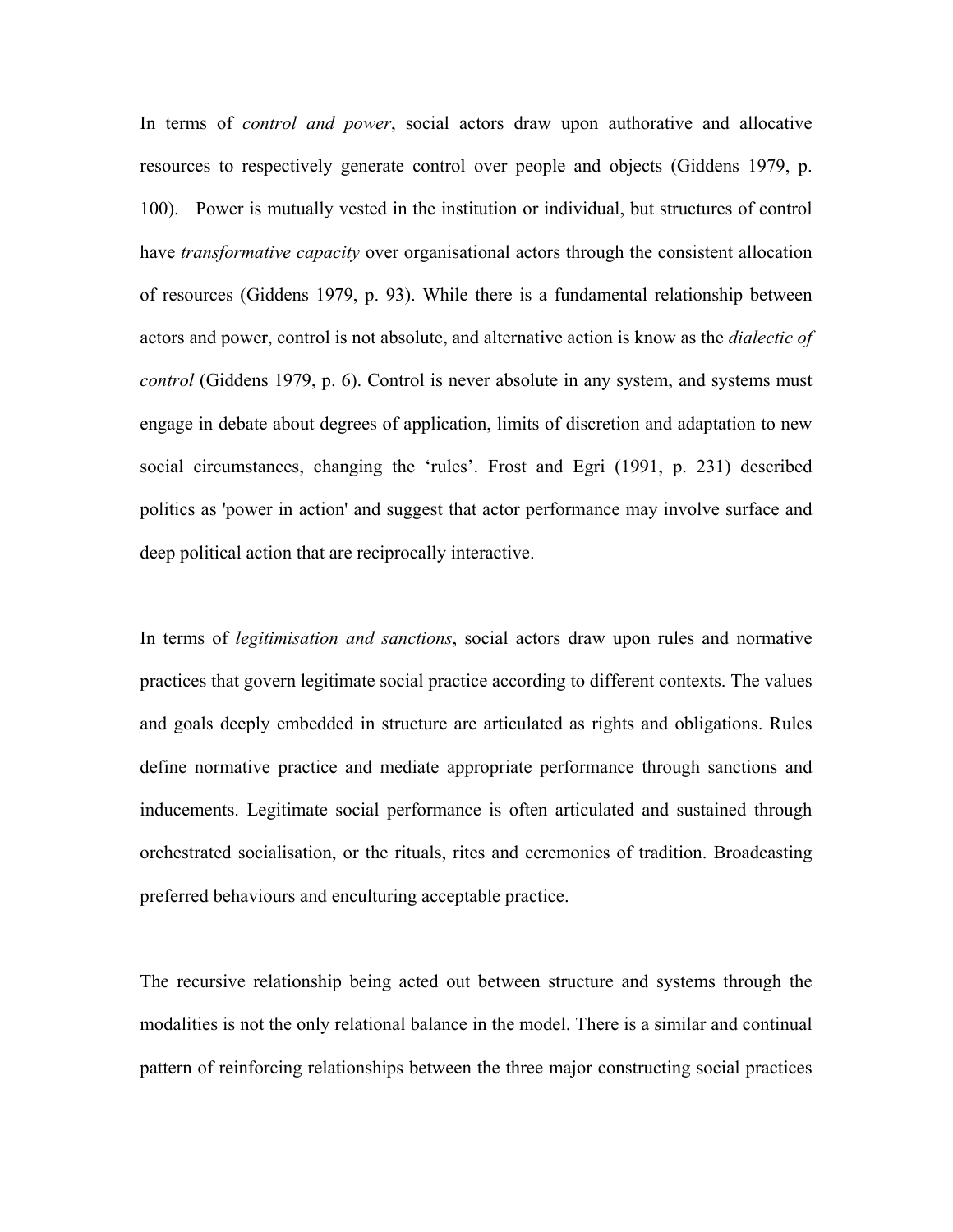themselves (meaning making, control and regulation). Asymmetrical relationships exist within and between sanctions and resources (Cohen 1989, p. 27/28). The mobilisation of resources in a social system involves practice that is both normative and follows existing codes of meaning. Rules not only sanction conduct but themselves also constitute meaning. Structures are sustained through the mutual interaction of resources and rules and without this recursive regeneration they would over time disintegrate and cease to exist (Sewell 1992, p. 13). In order to focus upon workplace learning interactions in VET organisational terms, the key relations are re-configured as in the following figure 2.



Based on and adapted from Giddens 1984, p.29

### **Figure 2: Dynamic components of structuration theory in VET organisational terms**

Structuration theory provides the most enduring theoretical framework with which to analyse VET practice. The structuration framework forms an interesting analytical frame for VET both as a broad social innovation and as a mediator of local practice. From a structuration perspective VET activity consists of technologies constituted to disrupt,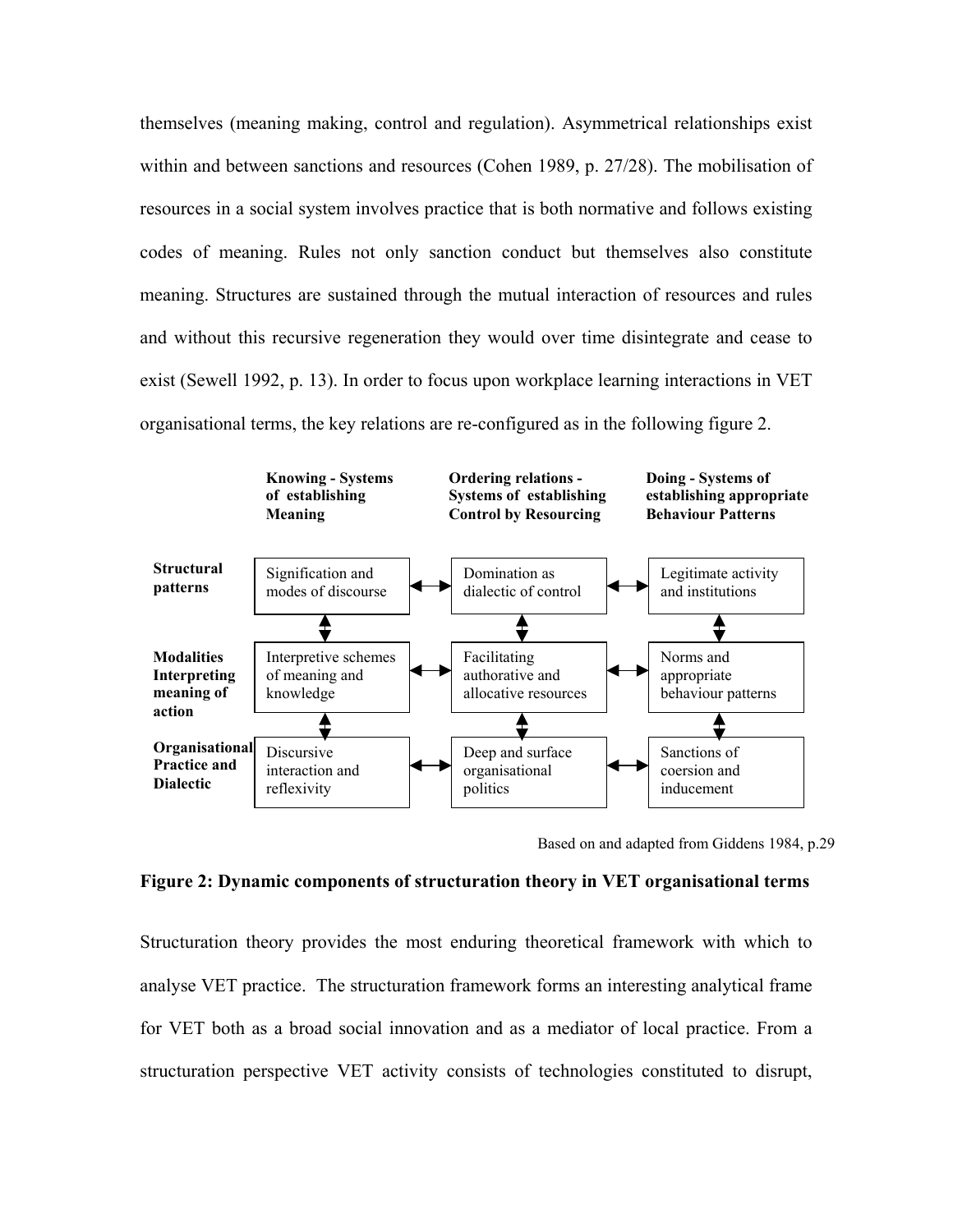mediate, and displace existing individual identity and social patterns of organisational practice.

#### **Structuration theory as a lens for analysing management development activity**

More than ten years ago the Australian Industry Taskforce on Leadership and Management Skills produced the so-called 'Karpin Report' (1995). The report emphasised the inadequacy of managing practice and development, expressing the need to re-author managing identity in a relational mode, from 'cops to coaches'. The sole enduring heir of the report is recommendation eleven that proposed a national Frontline Management Initiative (FMI), which is the empirical MDT focus of this paper. The initiative targeted 100,000 untrained frontline managers through a workplace and competency based portfolio approach to work on their self.

The rhetoric of the framework heralded a second generation competency based approach in Australia, rejecting prescribed curriculum, and privileging individual programmes, workplace evidence collection, mentoring and coaching (ANTA, 1998). This was a unique opportunity to investigate the discursive practices and productions of such a technology, and the paradox of constructivist intentions located within a reductionist framework.

The national evaluation of the FMI mirroring the academic interest in the oscillating relations between theory and practice and the need to develop understanding of both the emerging patterns of practice of such management development technologies (MDTs)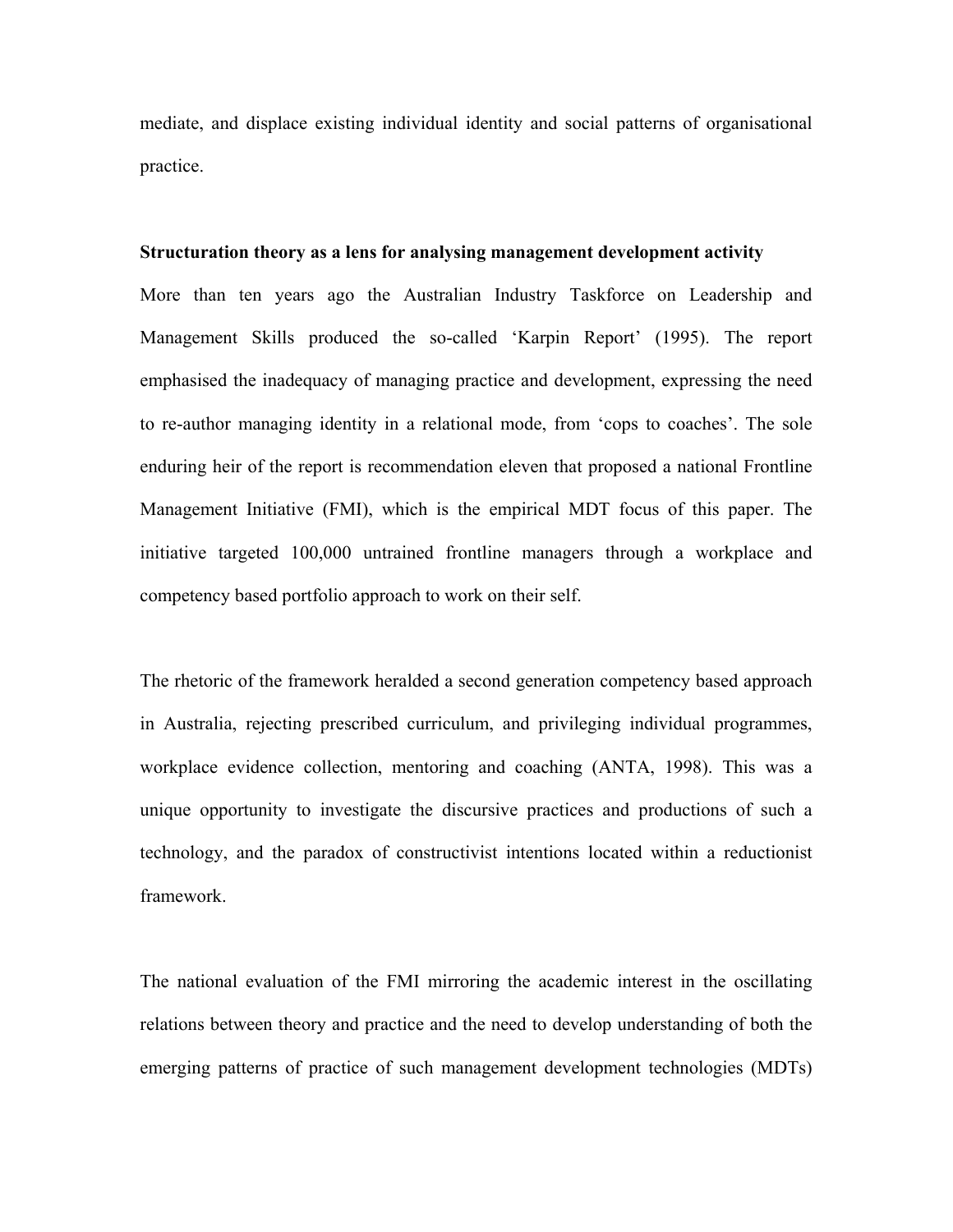and in their performativity, or theory in practice. That is, from a structuration perspective, how they were changing organisation<sup>1</sup>.

The nominalist approach was based upon an inductive, naturalistic, heuristic, critical constructivist framework. The study was ideographic, searching for emerging social processes and valuing the voluntarism of researcher-practice dialogue. The strategy involved multiple methods of data gathering within case studies, with an increasingly ethnographic approach. We were sensitised by both practitioner interaction and prior work with organisational pedagogic theory. The fieldwork began with formal and informal practitioner interactions conceptually mapping the emerging relations of practice, guiding, but not prescribing, the investigation. The research into this technology had two linked phases. A national evaluative study (1998 to 2002) was undertaken that involved twelve multidisciplinary researchers from six Universities focused on the technology's impact on individuals, organisations and businesses. Funnelled down through focus groups, broad surveys, and telephone interviews to twenty three case studies, from which content analysis tabulated statistics were obtained to a produce a functional assessment of the initiative (Barratt-Pugh and Soutar, 2002).

Concurrently, a more ethnographic study of practices at specific case study sites continued until 2004 that focused on the discourses associated with the technology and the social patterns that were generated. This phase explored how the technology was discursively constituted, what learning was produced and how practice was mediated. Resources were focused on longitudinal relations within three specific sites where

<sup>&</sup>lt;sup>1</sup> And not a study of fidelity, or how well the patterns of the page had been reproduced in practice.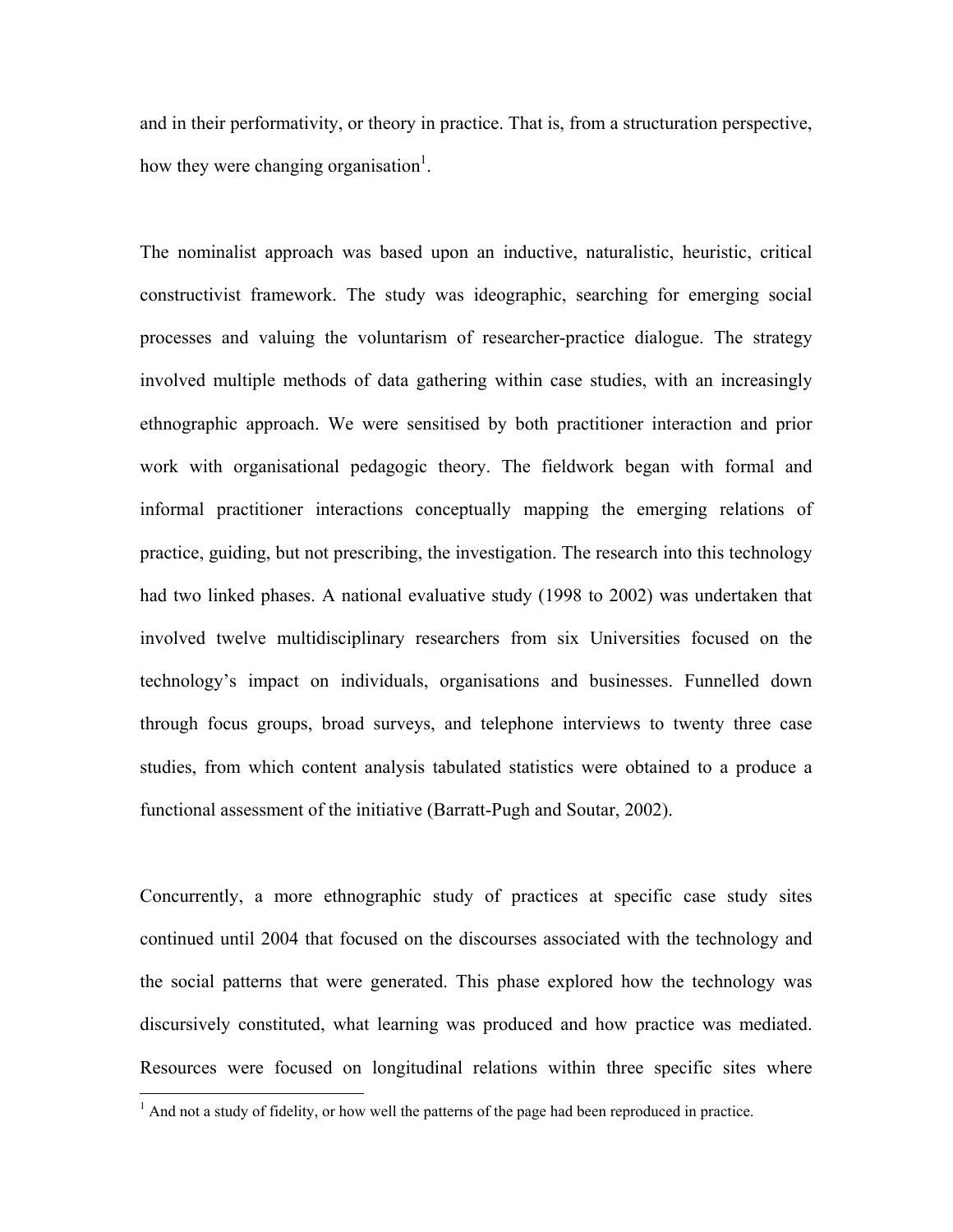structured interviews, unstructured conversations, discussions, observations, record scanning, pictures and video were gathered. The complete NVivo data sets consisted of more than one thousand events from more than four years of field-work. The data produced practitioner reviewed vignettes that formed rich case study narratives and a tabulation of thematic phenomena. Moving the analysis from the descriptive to the conceptual, axial coding and discourse analysis illuminated the relational patterns and subject intent. Our iterative form of discourse analysis was informed by the work of Fairclough (1995), Janks (1997), Luke (1995), Hardy and Palmer (1998), Gee (1996) and Boje (1994) and consisted of tree nodes branching from prosody, values, cohesion, mode, mood, genre, voice and collusions. A grounded theory approach acted as the framework for the search for enduring, visible and instrumental relational patterns with subsequent theorising across the cases. Our intention was to explore how actors draw on the discursive resources of MDTs, shape discursive mechanisms, and author managing identities (Brown 2006).

Detailed accounts of our analysis can be found in other documents (Barratt-Pugh and Soutar 2002; Barratt-Pugh 2004), and indicate how this workplace based MDT is characterised by unique translations. It is a script from which orchestration is all. The diversity of productions spans a continuum from functional productions, such as technical manager skilling, accreditation and work ordering, to more generative productions, such as relational managing practices and pedagogic capability with a taxonomy of adoption. The study depicts the FMI script as an inscription for change. Yet the diversity of interpretation generates a multiplicity of meaning within organisation. In terms of rich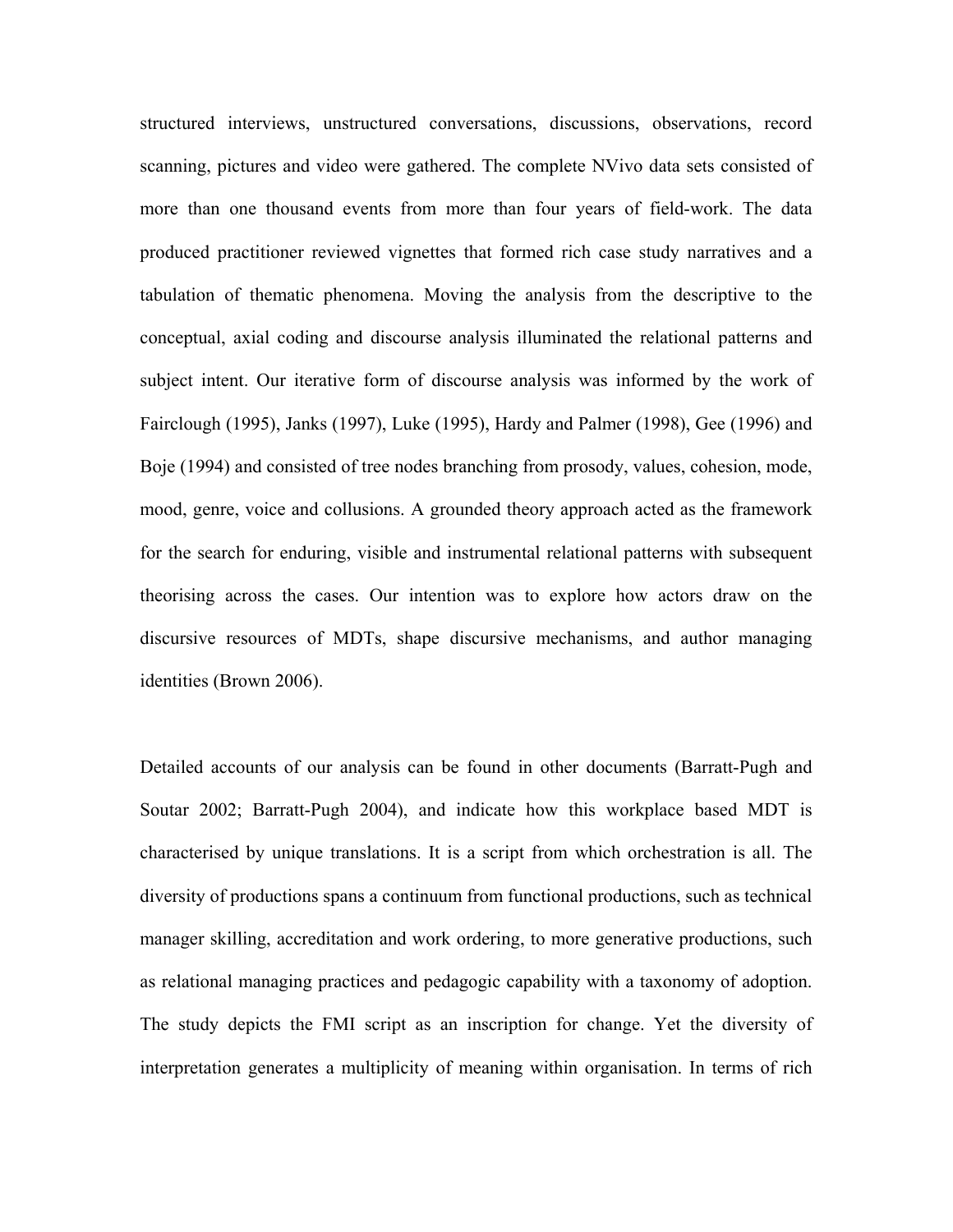performances, it can be labelled a technology of discursive translation, changing beliefs about learning and managing practice within organisations and generating space for reflective practice to continue such dialectic.

Structuration theory provides the most enduring theoretical framework with which to analyse FMI practice. The FMI is a technology constituted to disrupt and mediate the existing social patterns of managing practice and to institute changed structural patterns.

Just as the dualism of agency and structure is recast by Giddens (1984) as a duality, so the FMI is embedded with the same ambitions with regard to work and learning, and the mediation of relational managing identity. The framework of Structuration theory illuminates how the FMI is both enabled and constrained by structures, resistance and local agency, which are then themselves consequentially modified by that interaction.<sup>2</sup>

In structuration terms, the FMI is a significant impact on organisational practice, disturbing current modalities of interpreting learning and managing practice and mediating existing structures of learning and managing practice. By introducing new learning and managing concepts into the organisational dialectic, meaning is changed, mediating the dialectic of control, the balance between autonomy and dependence in system relations and related political and resource allocation. Finally, the FMI asserts that new learning and managing behaviours are legitimate practice, supported by various sanctions. FMI performances can be analysed at an organisational and then at a national level.

 $\frac{1}{2}$ The FMI intervention can be viewed from interactionalist and innovationist perspectives.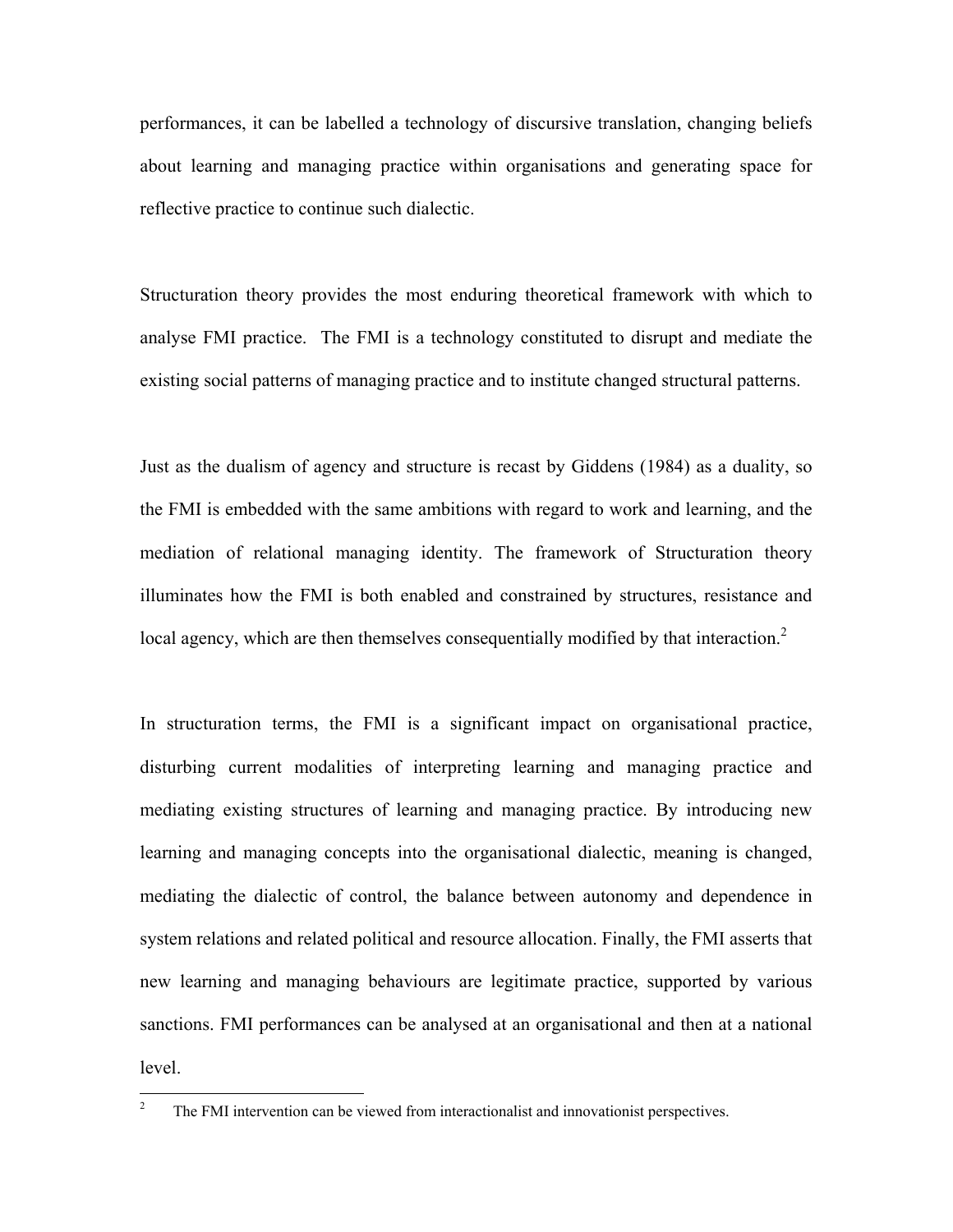In organisations, *structure* exists through performativity. Only where the FMI is engaged do repeated patterns form the reifications of FMI 'structure.' In the tabulation, thick performances of the FMI develop where boundary-spanning managers develop alternative systems of signification for workplace learning. Engagement often produces an energetic dialectic of learning, with reflexive practices examining existing patterns of learning and managing, and enhanced where CEOs leads the rhetoric. Knowledgeable HRD actors and managers engage the modalities of signification with vigour**,** confronting existing signification, mediating existing learning patterns with new spaces and relations of learning. The interpretive schemes are strongly mediated by these discontinuities and alterative discourse. In thick FMI performances, learning becomes a conversation, an agenda with roles, contractual relations and a defined language with inscribed practices. FMI practices become the language of learning and learning becomes a functional code within an emerging managing practice.

In terms of *ordering*, organisational politics demands the recruitment of powerful figures within the initial FMI discourse. Discursive action links into existing agendas, competitive pilot processes secure budgets and substantive strategic commitment, accessing allocative resources that engage further authorative actors, and creating enduring patterns. Moving the locus of power towards local communities increases autonomy and ownership, thickening performance.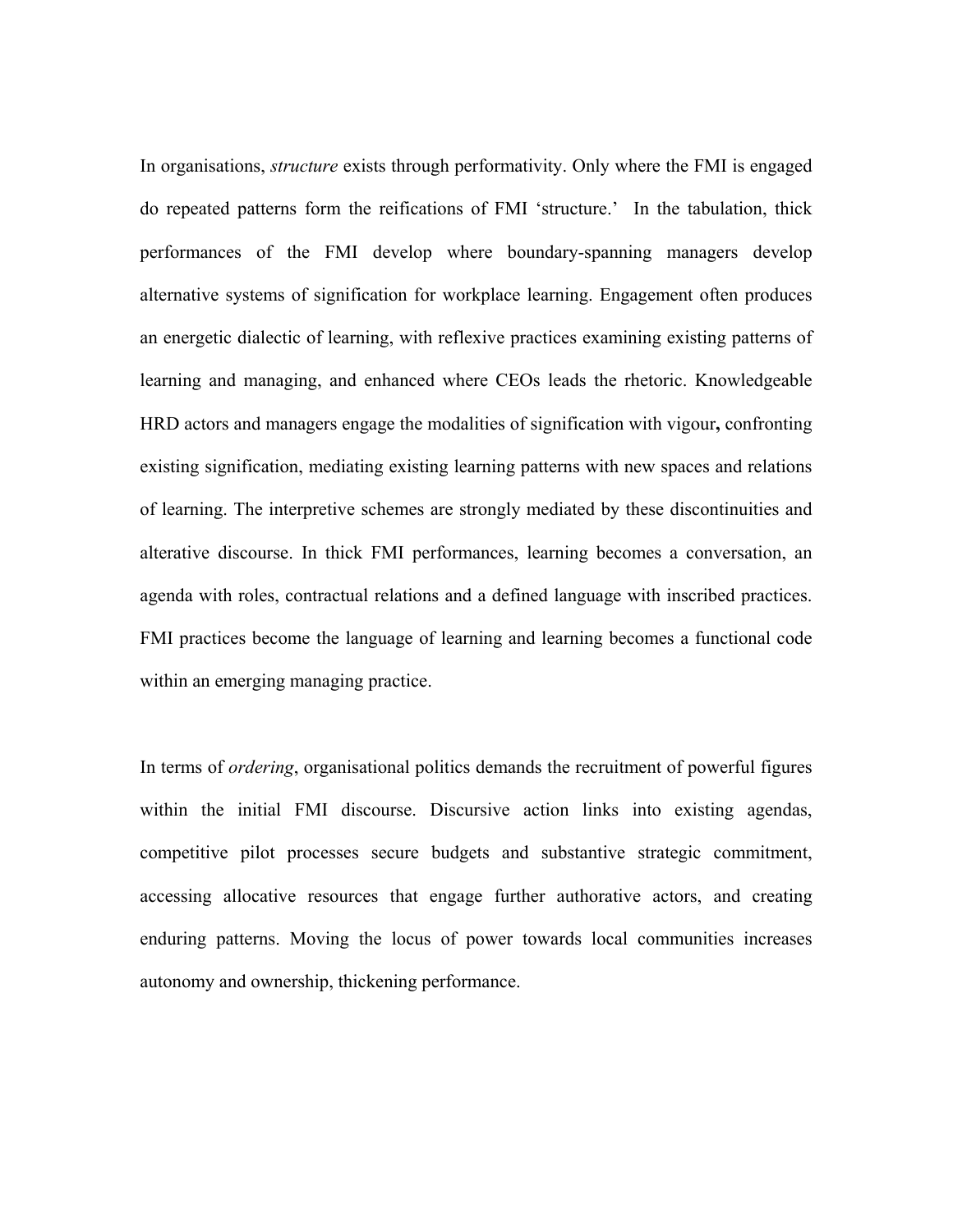The modalities of ordering are confronted where there is greater distribution of authorative and allocative power within an FMI performance. Distributing the locus of power spreads and permeates engagement, understanding and eventually advocacy for the FMI. Knowledge becomes locally generated and centrally circulated. Multiple contracts of learning and steering groups distribute FMI responsibility, building localised authorative resources. The domination of learning by externalised training agendas is displaced to workplace models. The dialectic of control shifts from engineering dependant compliance towards constructive responsibility. Local and learner control of learning emerges in thick FMI, mediating a new distributed and relational managing perspective, where power is viewed as flowing through relations, as meaning is *translated* into local action.

In terms of the *systems of legitimisation*, the FMI is most productive where there are asymmetries between resources and sanctions. Competition for resources through 'pilots' privileges participants and mediates active engagement. More successful performances are associated with manager partnerships, producing collective competence, rather than individual actor competence. Mandatory recruitment strategies produce more dysfunctional FMI performances.

The interpretive schemes are confronted with complex interactions that confront existing meanings of learning.<sup>3</sup> The repetition of action group, 360 degree feedback and mentoring establishes visible competing learning rituals and establishes a greater learning

 3 The 'modalities of legitimisation' are accessed by FMI actors in order to assert new practices and relations of learning.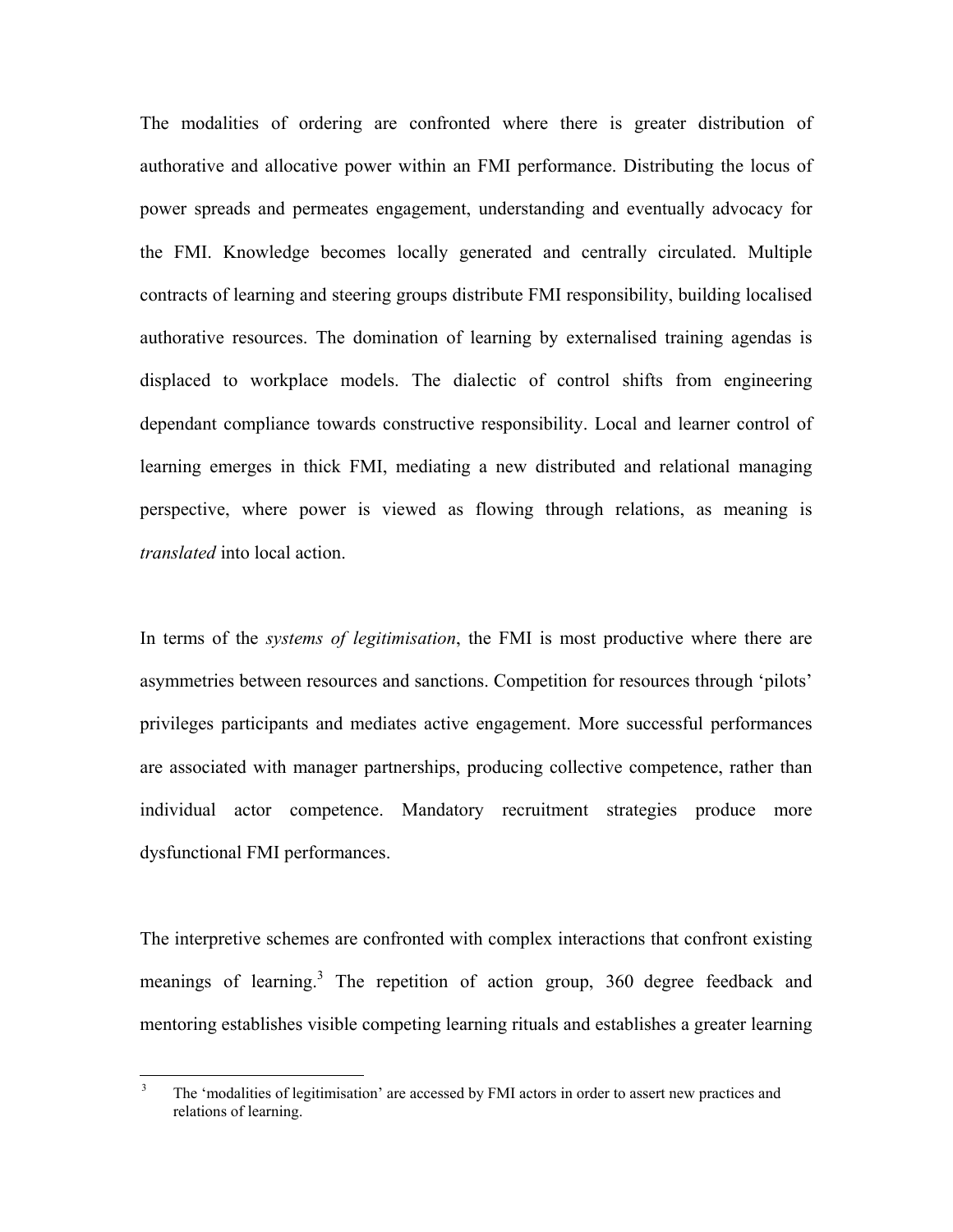democracy in thicker cultures. These networks of learning establish norm cultural patterns and then migrate, becoming networks of managing.

Structures of legitimation are strongly mediated by thicker FMI productions that access the interpretive schemes and establish new patterns of practice. The FMI is established as the dominant paradigm; the way to learn, manage and introduce change. New spaces, values and relations of learning and managing are institutionalised.

In summary, thicker performances are based on more pervasive inclusion and access to powerful voices. Radical assault on the modalities of structure distributes authority and resources. Learning conversations and networks establish new learning rituals producing managing networks valuing reflective practice, relational power and greater individual autonomy.

# **Evaluating structuration theory as VET research tool**

Giddens' theory was produced in a decade where the Berlin Wall stood and our only interconnections were unstable telephone lines. How does his framework stand the test of time and the application to a specific issue? In terms of social relevance the theory is formed from a broad conceptual base drawing together the threads of many previous theoretical constructions form previous decades. It appears unsullied by any connection to previous social ordering but critics from a Foucaldian or actor network perspective (Law 1984) would emphasise that it champions agency and denies the hegemony of discursive systems. From this perspective we are subjects of powerful discourses with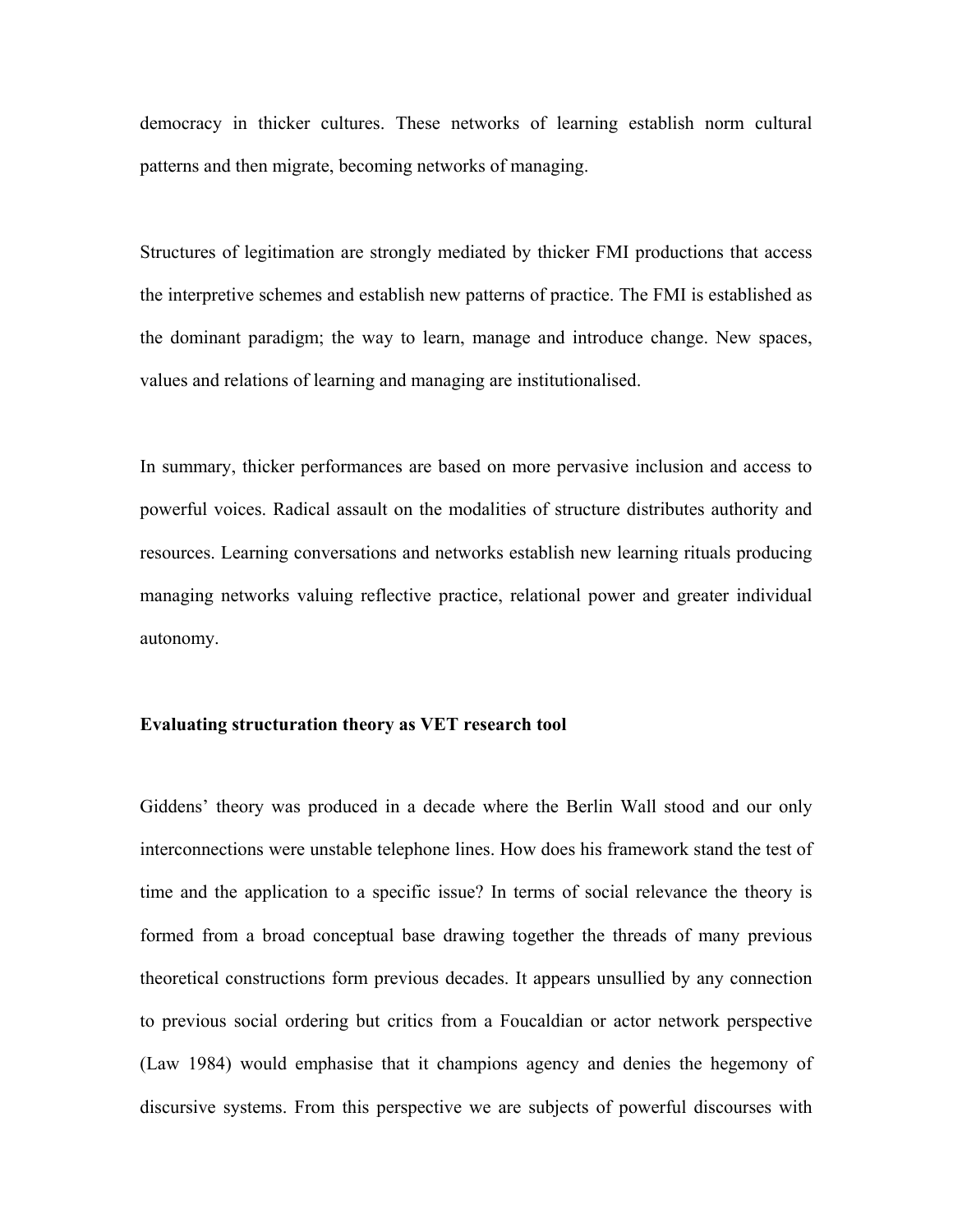little agency and just align our subjectivity with specific discourse that shape and reshape our being. Any 'use' of structuration theory should be tempered with such perspectives.

In terms of applicability to organisations and the particular issue of learning, structuration theory again appears to provide utility. While framed as a grand sociological theory, it forms an effective platform for organisational analysis as organisations are semi-bounded open systems and microcosms of the broader social entity. However, one caution would be to recognise that organisational actors are social beings with other lifeworlds. They walk away every day, and every morning, bring in other world learning. This paper makes the assessment that Structuration Theory provides an effective frame for studying the patterns of discursive relations in organisational practice and can help illuminate how learning practice is produced and itself produces organisational change.

In terms of VET research Structuration Theory serves to break VET analysis away from a focus on 'learning relations' and position VET activity within the critical political battle for organisational space as learning production challenges the more tangible productions of the workplace (Du Gay 1996). In addition, it provides an etic perspective for analysis that is a valuable contrast to the emic nature of grounded theory (Glaser and Strauss 1997).

# **Conclusion**

Workplace learning permeates organisational interaction. While organisation attempts to shape formal and informal learning relations it is itself continually being reshaped by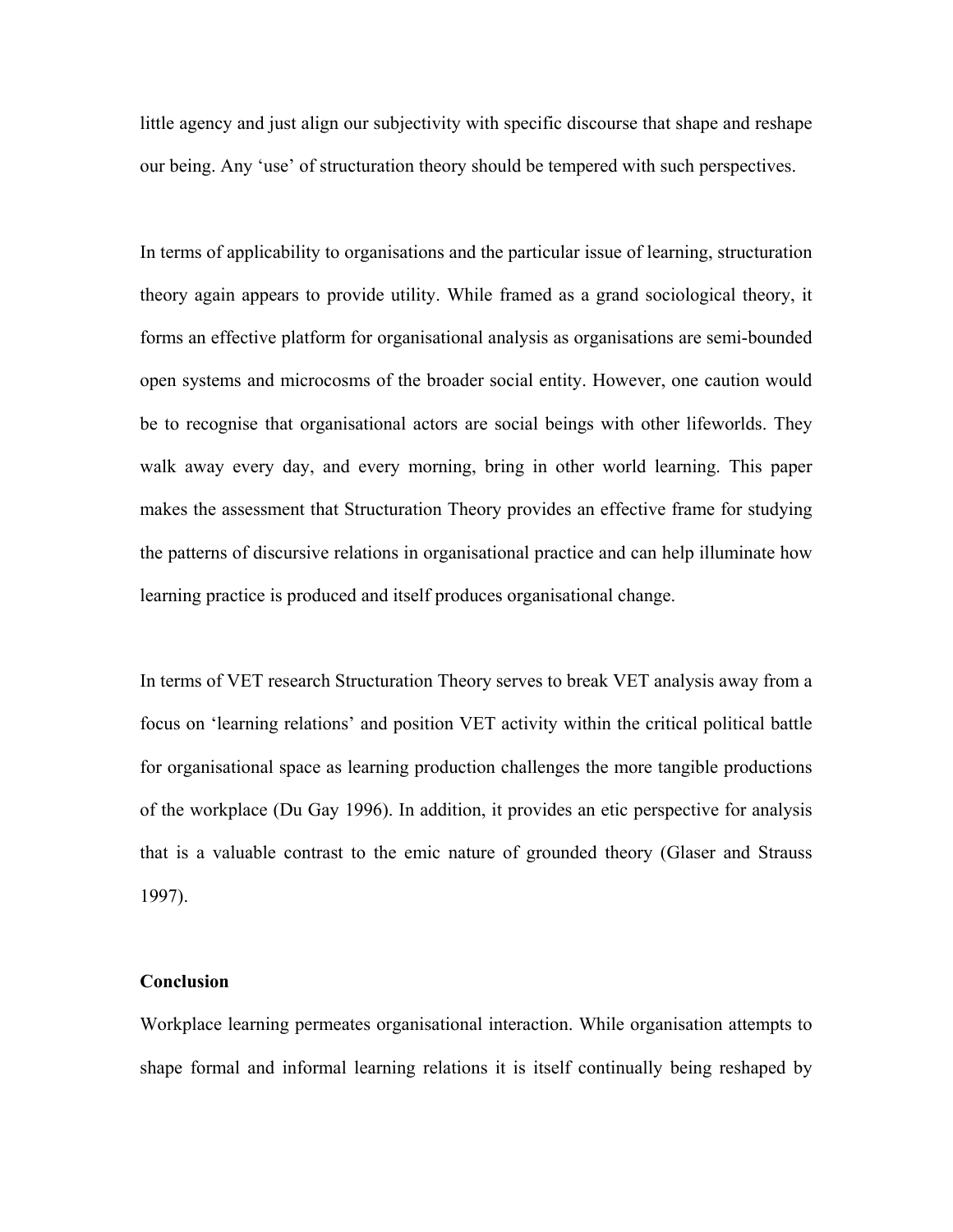those interactions. This paper has sought to introduce Structuration Theory as a relevant platform for analysis that attempts to 'see' learning activity as a mediator of organisational culture as well as individual identity. Indeed, the example of the FMI analysis indicates how such theory can complement a grounded approach. This paper has also critiqued Structuration Theory as framework as a VET organisational research resource.

Giddens (1984) asserts that a *dualism* exists where continual social interaction both constitutes and is constituted by social structure. Producing learning is a complex labyrinth of assumptions about what is good for organisations at the global and local level. Competing discourses align with specific values, codified inscriptions distribute representations of specific values, but it is these values in action that produce workplace practice (Giddens 1984, Hassard 1996). Learning practices, formal and informal continually fight for organisational space to assert their representations of how we should be within our organisations. Structuration Theory provides a template to see how learning practices contest the existing system, negotiate with and displace, traditional processes, norms and significations, to establish new legitimate practices. Each interaction affects the subsequent values of organisational actors, who conform, comply or change their interactional patterns. Such analysis is all about organisational talk, but it is organisational talk that forms practices which change identity and evolve organisation.

### **References**

*Adam, B 1992.* Giddens' Theory of Structuration*. The British Journal of Sociology, vol. 43, no. 1, pp. 144-146.*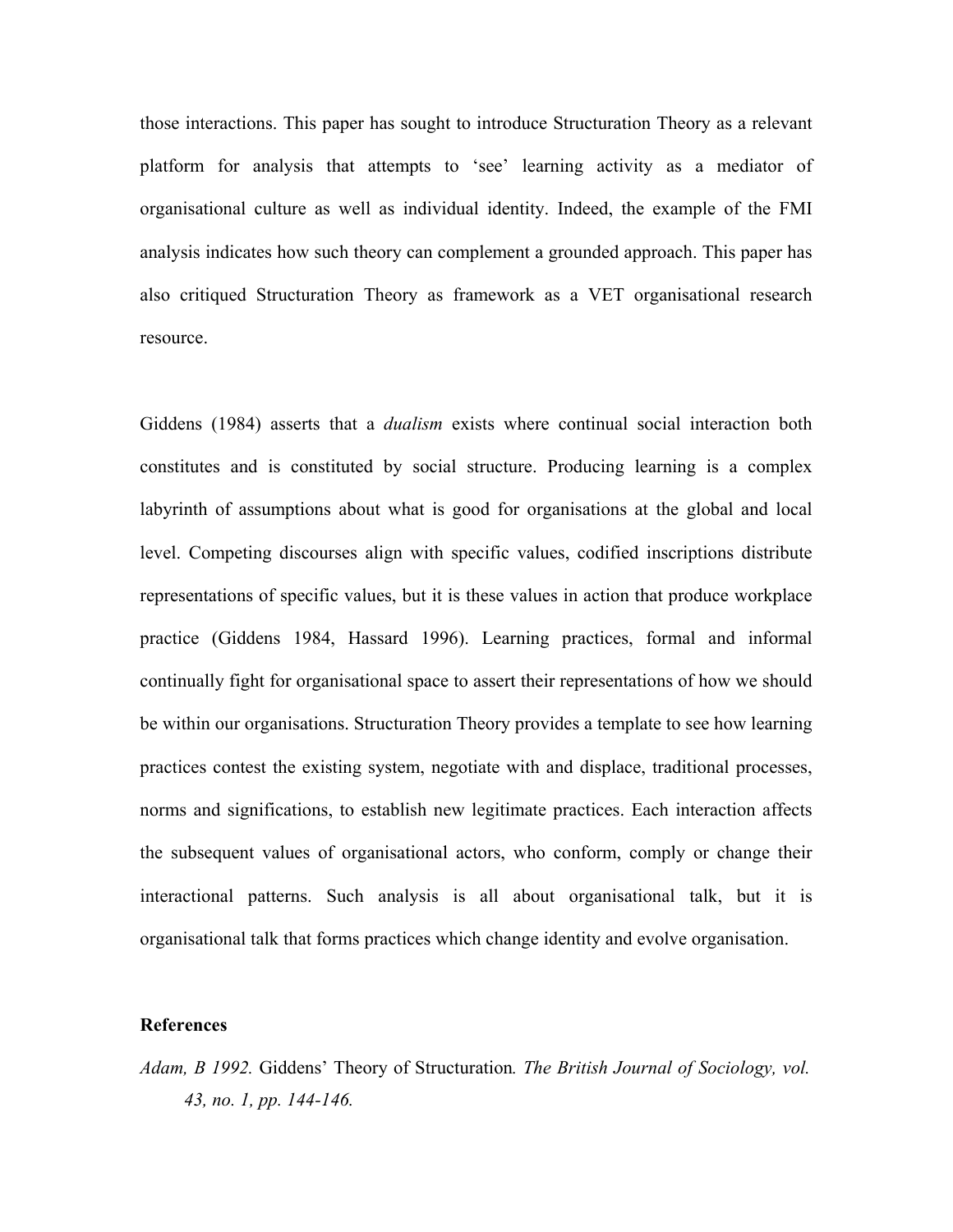- *Barratt-Pugh, L G B & Soutar G N, 2002.* Paradise nearly gained: Vol 2 Case studies of impact and diversity from FMI practice, *National Centre for Vocational Education Research - Australian National Training Authority, NCVER, Adelaide.*
- *Barratt-Pugh, L G B & Soutar, G N 2002,* Paradise nearly gained: Vol 1 Evaluating the Frontline Management Initiative, *National Centre for Vocational Education Research - Australian National Training Authority, NCVER, Adelaide.*
- *Barratt-Pugh, L G B 2004.* An exploration of the discourses associated with the Frontline Management Initiative and their relationship to managing practice. *UWA, WA.*
- *Boje, D M 1994, 'Organisational storytelling: The struggles of pre modern, modern and postmodern organisational learning discourses',* Management learning, *vol.25, no.3, pp.433-462.*
- *Boje, D M 1996, 'Lessons from the pre modern and modern for postmodern management',* Constituting Management, *S Clegg and G Palmer, de Gruyter, Berlin.*
- Brown, A D 2006. 'A narrative approach to collective identities'. *Journal of ManagementStudies*, vol. 25, no. 4, pp 731-53.
- Clark, J, Modgil, ., and Modgil, S. Eds. 199). *Anthony Giddens and the Constitution of Social Life*. MacMillan, London.
- *Cohen, I J 1989,* Structuration theory: Anthony Giddens and the constitution of social life*, Macmillan, Hampshire.*
- *Engestrom, Y 1999b,* Perspectives on activity theory, *Cambridge University Press, Cambridge.*
- *Fairclough, N 1995,* Critical discourse analysis, *Longman, London.*
- *Frost, P J & Egri, C P 1991, 'The political process of innovation',* Research in Organisational Behaviour*, vol.13, pp.229-295.*
- *Gee, J P 1999, An introduction to discourse analysis: Theory and method, Routledge, London.*
- *Giddens, A 1979,* Central problems in social theory: Action, structure and contradiction in social analysis*, University of California Press, Berkeley.*

*Giddens, A 1984,* The constitution of society*, University of California Press, Berkeley. Giddens, A 1991,* Modernity and self-identity*, Polity, Cambridge.*